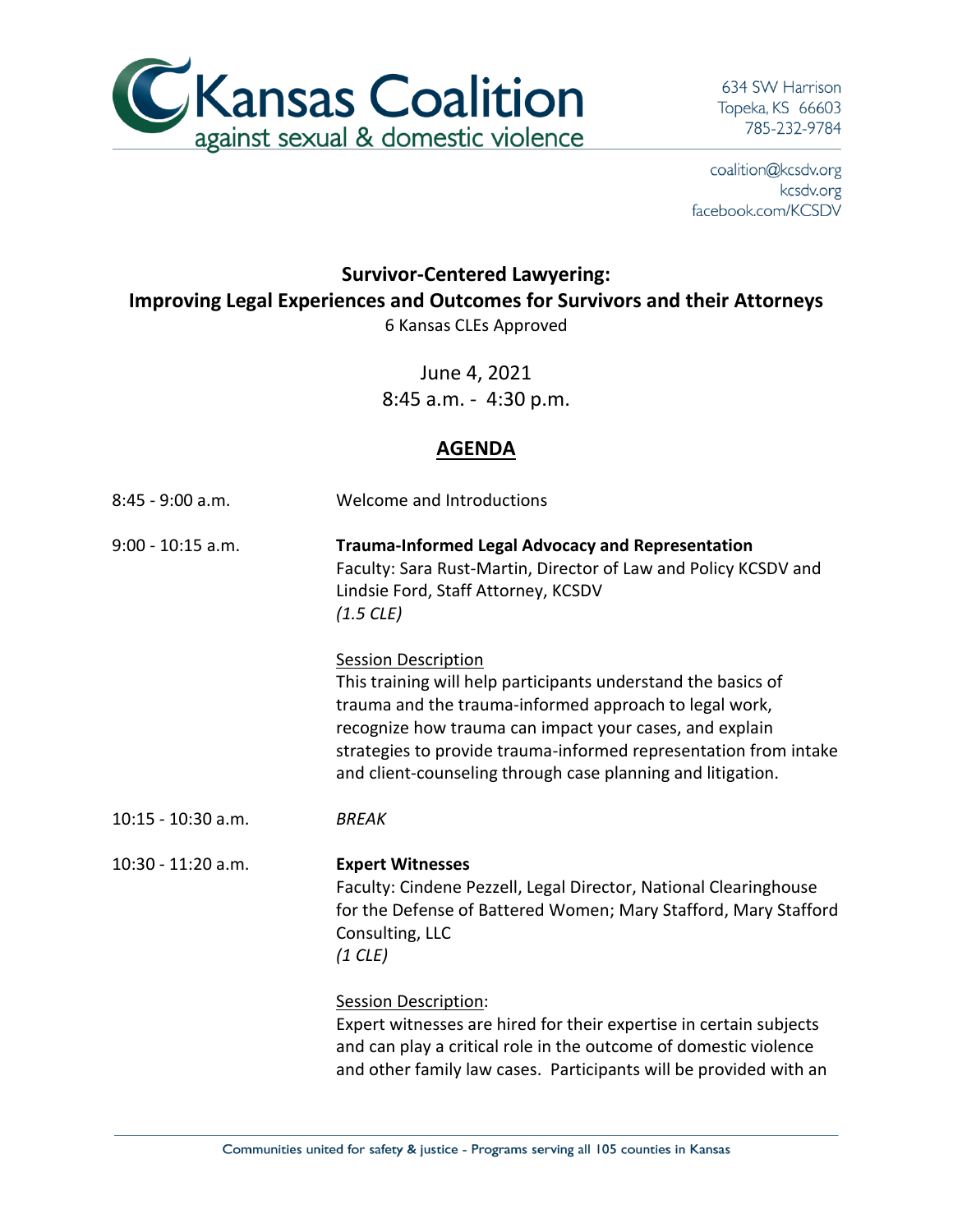|                        | overview of expert witnesses and the rules of evidence that<br>govern expert testimony, how experts can help civil attorneys                                                                                                                                                                                                                                                                                                                                                                                                                                                                                                                                                                              |
|------------------------|-----------------------------------------------------------------------------------------------------------------------------------------------------------------------------------------------------------------------------------------------------------------------------------------------------------------------------------------------------------------------------------------------------------------------------------------------------------------------------------------------------------------------------------------------------------------------------------------------------------------------------------------------------------------------------------------------------------|
|                        | prepare for trial, ideas for identifying experts, and techniques for<br>challenging adverse and neutral experts in court.                                                                                                                                                                                                                                                                                                                                                                                                                                                                                                                                                                                 |
|                        | Learning Objectives:<br>As a result of participating in this session, participants will be<br>better able to:<br>. List the legal requirements that must be met to qualify a witness<br>as an expert.<br>. Identify individuals within and outside their communities who<br>may serve as expert witnesses.<br>• Explain how experts may be utilized effectively both in preparing<br>for trial and during trial.<br>. Describe effective techniques for attorneys to use when<br>countering problematic testimony from adverse and neutral<br>experts.                                                                                                                                                    |
| 11:20 a.m. - 11:30 am. | <b>Morning Session Wrap up</b>                                                                                                                                                                                                                                                                                                                                                                                                                                                                                                                                                                                                                                                                            |
| 11:30 am - 1:00 p.m.   | <b>LUNCH BREAK</b>                                                                                                                                                                                                                                                                                                                                                                                                                                                                                                                                                                                                                                                                                        |
| $1:00 - 1:50$ p.m.     | <b>Introduction to Serving and Supporting LGBTQI+ Survivors</b><br>Faculty: Anya Lynn-Alesker, Managing Attorney ABA Commission<br>on Domestic and Sexual Violence; Danielle Moise, Training and<br>Technical Assistance Attorney, ABA Commission on Domestic and<br>Sexual Violence<br>$(1$ CLE)                                                                                                                                                                                                                                                                                                                                                                                                         |
|                        | <b>Session Description:</b><br>LGBTQI+ community members experience intimate partner<br>violence at rates higher than those in cisgender, heterosexual<br>relationships. Expert faculty will discuss the unique challenges<br>that LGBTQI+ survivors experience and provide some foundational<br>knowledge on how to address those challenges. Faculty will also<br>discuss how to appropriately conduct inclusive and safe outreach<br>and intake for LGBTQI+ communities.<br>Learning Objectives:<br>As a result of participating in this session, participants will be<br>better able to:<br>. Describe and address the unique challenges LGBTQI+ survivors of<br>intimate partner violence encounter. |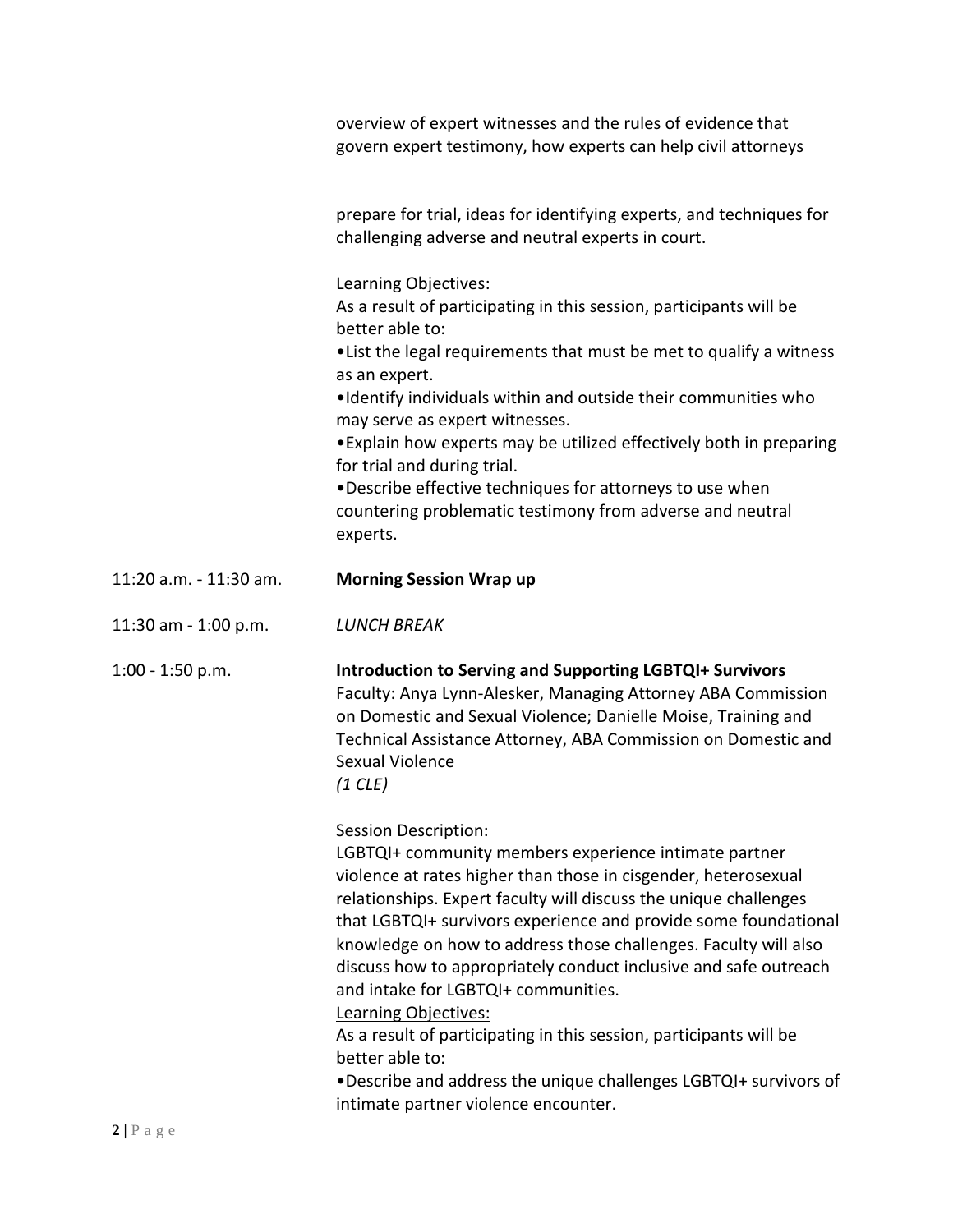|                    | •Identify those engaged in a pattern of violence in order to exert<br>power and control in a relationship where intersecting forces of<br>oppression are at work.<br>. Provide services tailored to the specific needs of LGBTQI+ victims<br>of intimate partner violence                                                                                                                                                         |
|--------------------|-----------------------------------------------------------------------------------------------------------------------------------------------------------------------------------------------------------------------------------------------------------------------------------------------------------------------------------------------------------------------------------------------------------------------------------|
| $1:50 - 2:00 p.m.$ | <b>BREAK</b>                                                                                                                                                                                                                                                                                                                                                                                                                      |
| $2:00 - 3:15$ pm   | A View from the Bench<br>Faculty: Judge James Riehl (Kitsap County, WA), Judge Kellie Hogan<br>(18 <sup>th</sup> Judicial District, KS), Judge Mike Keeley (ret'd, 20 <sup>th</sup> Judicial<br>District, KS), Moderator: Gillian Chadwick, Director, Washburn<br>Law Clinic<br>$(1.5$ CLE)                                                                                                                                       |
|                    | <b>Session Description:</b><br>During this moderated panel, participants will hear from judges<br>regarding the keys to success in preparing and presenting your<br>case in their courtrooms. Judges will discuss best practices when<br>litigating a case involving intimate partner violence and the<br>practices attorneys should try to avoid. There will also be an<br>opportunity to ask live questions of the judges.      |
|                    | Learning Objectives:<br>As a result of participating in this session, participants will be<br>better able to:<br>. Develop a clear and concise theory of their case that will be<br>effective to the judge.<br>• Prepare their case appropriately, including effective use of<br>exhibits, motions, and direct and cross examination.<br>• Present effective arguments surrounding intimate partner<br>violence before the Court. |
| $3:15 - 3:30$ p.m. | <b>BREAK</b>                                                                                                                                                                                                                                                                                                                                                                                                                      |
| $3:30 - 4:20 p.m.$ | <b>Legislative Briefing 2021</b><br>Faculty: Sara Rust-Martin, Director of Law and Policy, KCSDV and<br>Lindsie Ford, Staff Attorney, KCSDV<br>$(1$ CLE)                                                                                                                                                                                                                                                                          |
|                    | <b>Session Description:</b><br>This training will provide participants with information about<br>changes to the law related to domestic violence, sexual assault,<br>and stalking, following the 2021 legislative session.                                                                                                                                                                                                        |